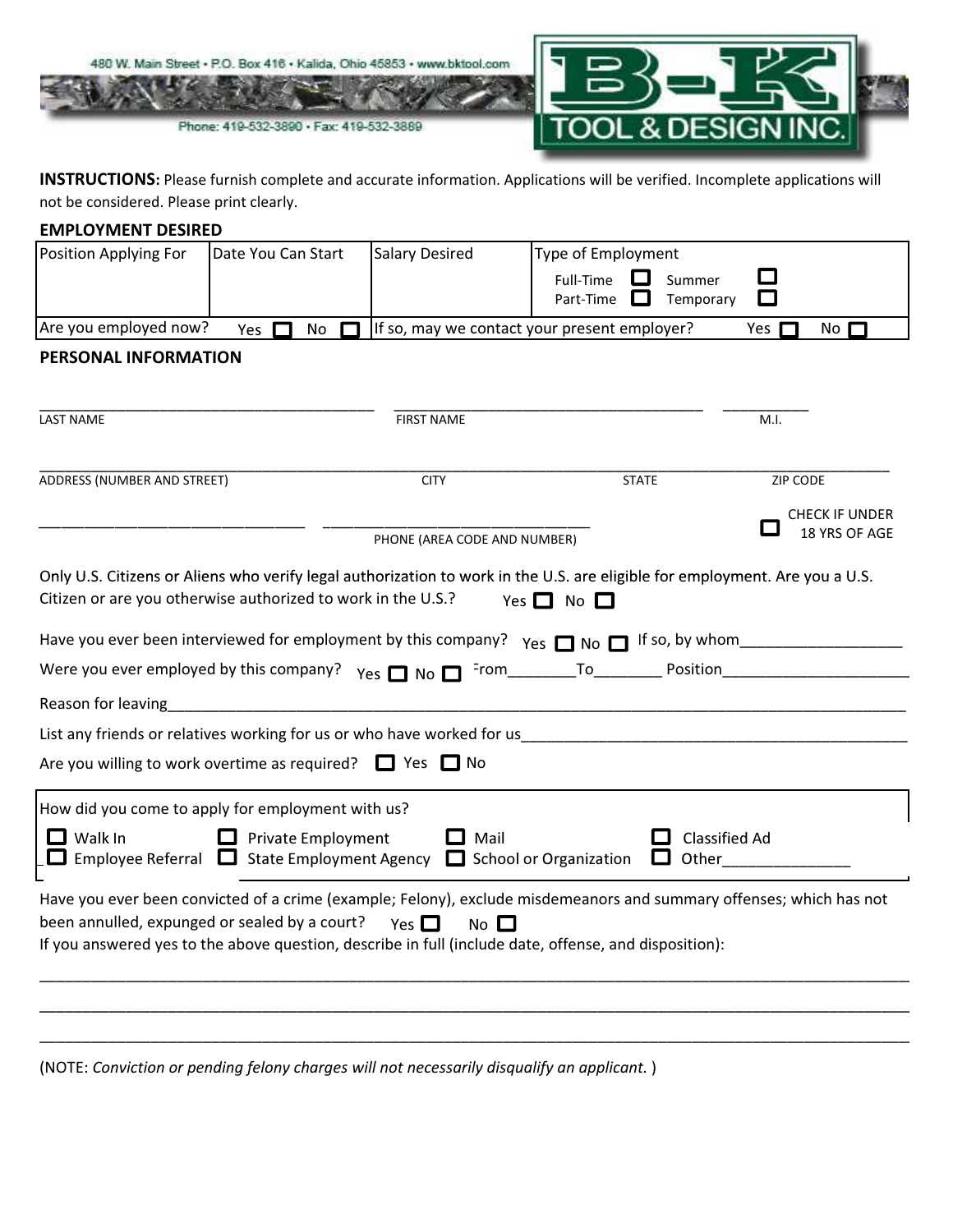## **WORK EXPERIENCE**

Start with present or most recent position. Please attach resume if available.

| <b>COMPANY NAME</b>         | TYPE OF BUSINESS              |             |                         |                                                                                             |  |  |
|-----------------------------|-------------------------------|-------------|-------------------------|---------------------------------------------------------------------------------------------|--|--|
| ADDRESS                     |                               | <b>CITY</b> | <b>STATE</b>            | <b>TELEPHONE</b>                                                                            |  |  |
| <b>EMPLOYED FROM</b>        | <b>JOB TITLE</b><br><b>TO</b> |             |                         | <b>IMMEDIATE SUPERVISOR</b>                                                                 |  |  |
|                             |                               |             |                         | BASE STARTING SALARY BASE SALARY LEAVING ADDITIONAL COMPENSATION EXPLAIN ADDL. COMPENSATION |  |  |
| <b>DUTIES</b>               |                               |             |                         |                                                                                             |  |  |
| <b>REASON FOR LEAVING</b>   |                               |             |                         |                                                                                             |  |  |
|                             |                               |             |                         |                                                                                             |  |  |
| <b>COMPANY NAME</b>         | TYPE OF BUSINESS              |             |                         |                                                                                             |  |  |
| ADDRESS                     |                               | <b>CITY</b> | <b>STATE</b>            | <b>TELEPHONE</b>                                                                            |  |  |
| <b>EMPLOYED FROM</b>        | <b>JOB TITLE</b><br>TO        |             |                         | <b>IMMEDIATE SUPERVISOR</b>                                                                 |  |  |
|                             |                               |             |                         | BASE STARTING SALARY BASE SALARY LEAVING ADDITIONAL COMPENSATION EXPLAIN ADDL. COMPENSATION |  |  |
| <b>DUTIES</b>               |                               |             |                         |                                                                                             |  |  |
| <b>REASON FOR LEAVING</b>   |                               |             |                         |                                                                                             |  |  |
|                             |                               |             |                         |                                                                                             |  |  |
| <b>COMPANY NAME</b>         | <b>TYPE OF BUSINESS</b>       |             |                         |                                                                                             |  |  |
| ADDRESS                     |                               | <b>CITY</b> | <b>STATE</b>            | <b>TELEPHONE</b>                                                                            |  |  |
| EMPLOYED FROM TO            | <b>JOB TITLE</b>              |             |                         | <b>IMMEDIATE SUPERVISOR</b>                                                                 |  |  |
| <b>BASE STARTING SALARY</b> | <b>BASE SALARY LEAVING</b>    |             | ADDITIONAL COMPENSATION | EXPLAIN ADDL. COMPENSATION                                                                  |  |  |
| <b>DUTIES</b>               |                               |             |                         |                                                                                             |  |  |
| <b>REASON FOR LEAVING</b>   |                               |             |                         |                                                                                             |  |  |
|                             |                               |             |                         |                                                                                             |  |  |
| <b>COMPANY NAME</b>         | TYPE OF BUSINESS              |             |                         |                                                                                             |  |  |
| <b>ADDRESS</b>              |                               | <b>CITY</b> | <b>STATE</b>            | <b>TELEPHONE</b>                                                                            |  |  |
| <b>EMPLOYED FROM</b>        | <b>JOB TITLE</b><br>TO        |             |                         | <b>IMMEDIATE SUPERVISOR</b>                                                                 |  |  |
| <b>BASE STARTING SALARY</b> | <b>BASE SALARY LEAVING</b>    |             | ADDITIONAL COMPENSATION | EXPLAIN ADDL. COMPENSATION                                                                  |  |  |
| <b>DUTIES</b>               |                               |             |                         |                                                                                             |  |  |
| REASON FOR LEAVING          |                               |             |                         |                                                                                             |  |  |